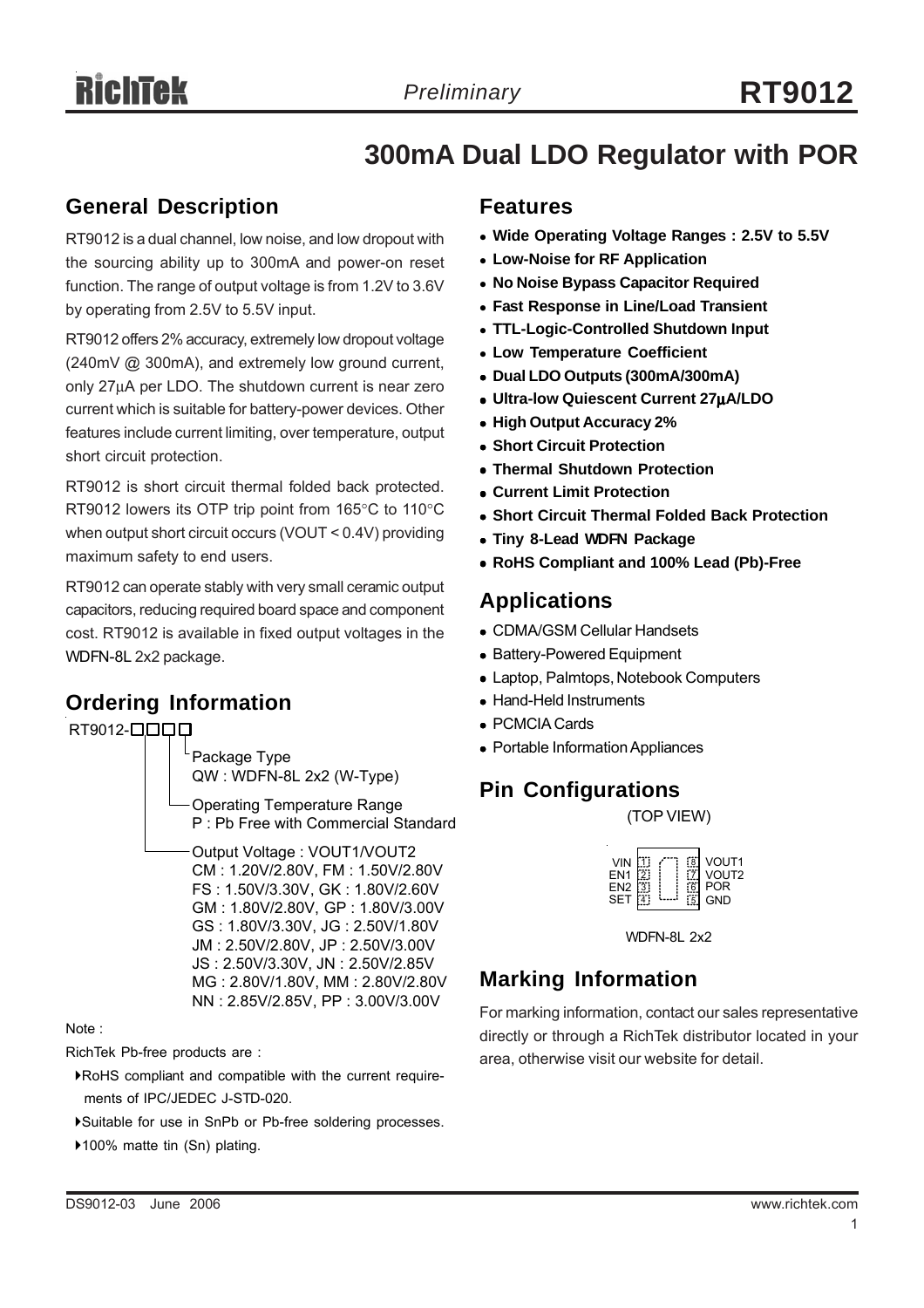# **Typical Application Circuit**



# **Functional Pin Description**

| Pin No.     | <b>Pin Name</b>   | <b>Pin Function</b>                                                                                                 |
|-------------|-------------------|---------------------------------------------------------------------------------------------------------------------|
|             | VIN.              | Supply Input                                                                                                        |
| 2           | EN <sub>1</sub>   | Chip Enable1 (Active High)                                                                                          |
| 3           | EN <sub>2</sub>   | Chip Enable2 (Active High)                                                                                          |
| 4           | SET               | Delay Set Input. Connect external capacitor to GND to set the internal delay.                                       |
| 5           | <b>GND</b>        | Common Ground                                                                                                       |
| 6           | <b>POR</b>        | Power-On Reset Output: Open-drain output. Active low indicates an output<br>under-voltage condition on regulator 2. |
|             | VOUT <sub>2</sub> | Channel 2 Output Voltage                                                                                            |
| 8           | VOUT <sub>1</sub> | Channel 1 Output Voltage                                                                                            |
| Exposed Pad | <b>GND</b>        | Exposed pad should be soldered to PCB board and connected to GND.                                                   |

### **Available Voltage Version**

| Voltage | ⌒<br>U                | ⊢   | W    | G   | D    |     | п   | E           | ີ     |       |       |
|---------|-----------------------|-----|------|-----|------|-----|-----|-------------|-------|-------|-------|
| Code    | 1.2                   | 1.5 | 1.6  | 1.8 | 1.85 | 1.9 | っ   | 2.1         | 2.5   | 2.6   | 2.65  |
| Voltage | ┕                     | M   | N    |     | ח    | Q   | R   | $\sim$<br>১ | $- -$ | $- -$ | --    |
| Code    | $\overline{ }$<br>2.7 | 2.8 | 2.85 | 2.9 | 3    | 3.1 | 3.2 | 3.3         | $- -$ | --    | $- -$ |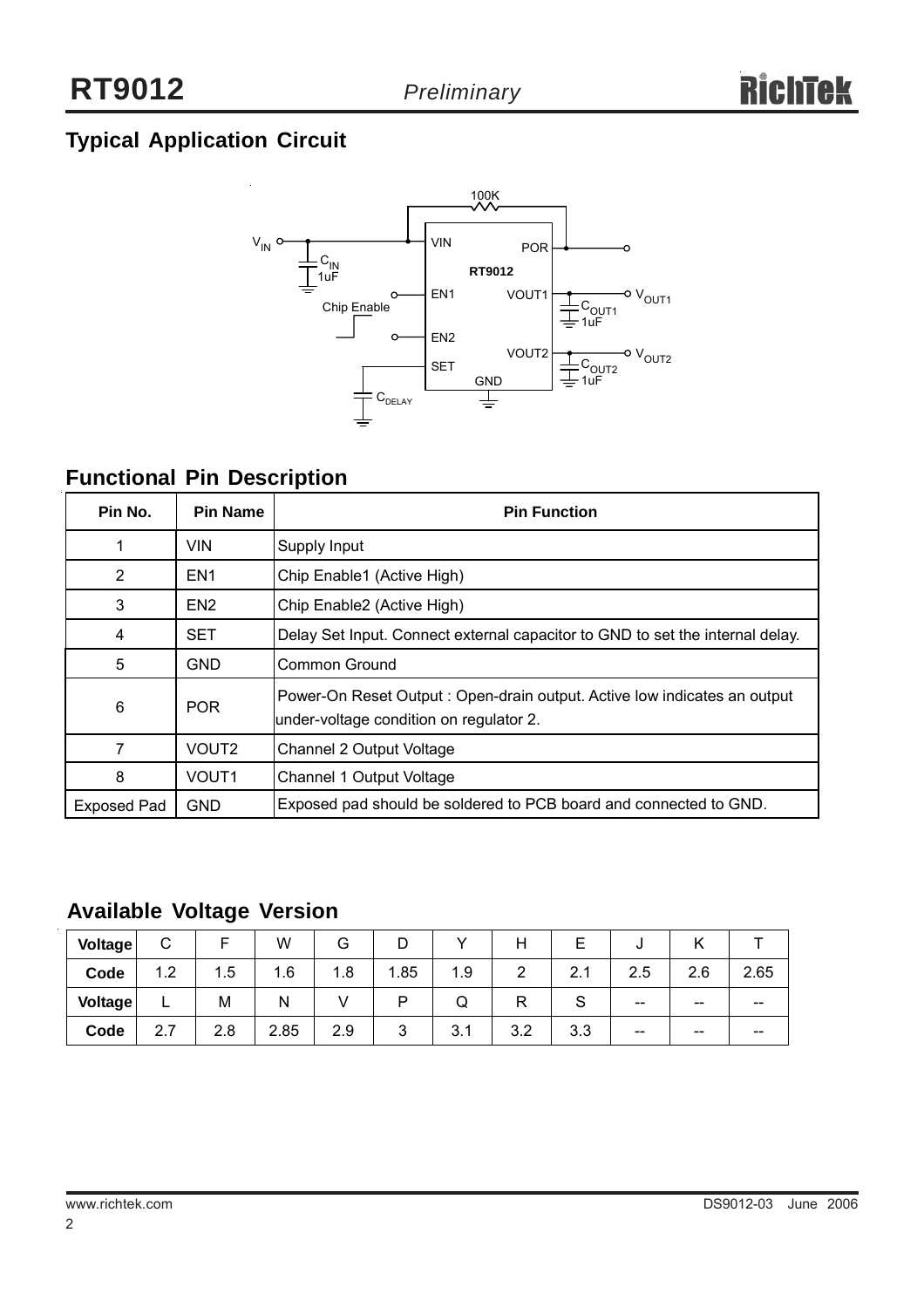# **Function Block Diagram**

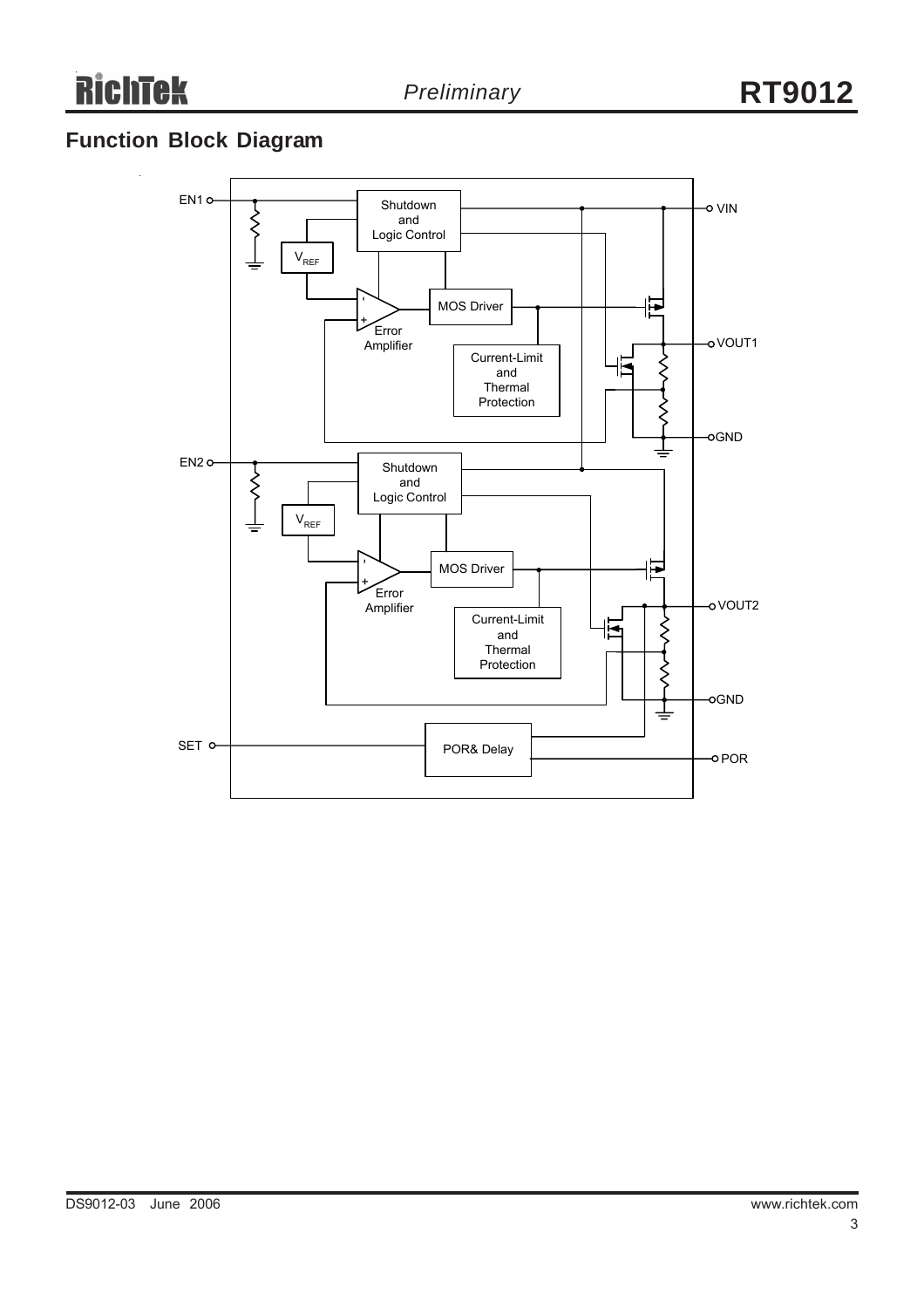# **Absolute Maximum Ratings** (Note 1)

| • Power Dissipation, $P_D @ T_A = 25^{\circ}C$ |  |
|------------------------------------------------|--|
|                                                |  |
| • Package Thermal Resistance (Note 4)          |  |
|                                                |  |
|                                                |  |
|                                                |  |
| • ESD Susceptibility (Note 2)                  |  |
|                                                |  |
|                                                |  |

### **Recommended Operating Conditions** (Note 3)

|  | --- 2.5V to 5.5V |
|--|------------------|
|  |                  |
|  |                  |
|  |                  |

### **Electrical Characteristics**

( $V_{IN}$  =  $V_{OUT}$  + 1V,  $V_{EN}$  =  $V_{IN}$ ,  $C_{IN}$  =  $C_{OUT}$  = 1 $\mu$ F, T<sub>A</sub> = 25°C, unless otherwise specified.)

| <b>Parameter</b>                   | <b>Symbol</b>                      | <b>Test Conditions</b>                                                                   | Min  | <b>Typ</b> | <b>Max</b>        | <b>Units</b>      |  |
|------------------------------------|------------------------------------|------------------------------------------------------------------------------------------|------|------------|-------------------|-------------------|--|
| Input Voltage                      | $V_{IN}$                           | $V_{IN}$ = 2.5V to 5.5V                                                                  | 2.5  | $-$        | 5.5               | V                 |  |
| Dropout Voltage<br>(Note 5)        |                                    | $IOUT = 150mA$                                                                           | --   | 120        | $- -$             | mV                |  |
|                                    | <b>VDROP</b>                       | $IOUT = 300mA$                                                                           | --   | 240        | $- -$             | mV                |  |
| Output voltage range               | <b>VOUT</b>                        |                                                                                          | 1.2  |            | 3.6               | $\vee$            |  |
| V <sub>OUT</sub> Accuracy          | $\Delta \rm{V}$                    | $I_{OUT} = 1mA$                                                                          | $-2$ | --         | $+2$              | %                 |  |
| Line Regulation                    | $\Delta\mathsf{V}_{\mathsf{LINE}}$ | $V_{IN}$ = ( $V_{OUT}$ + 0.3V) to 5.5V or<br>V <sub>IN</sub> > 2.5V, whichever is larger | --   | --         | 0.2               | $\%$ /V           |  |
| Load Regulation                    |                                    | $\Delta V_{\text{LOAD}}$   1mA < $I_{\text{OUT}}$ < 300mA                                | --   |            | 0.6               | %                 |  |
| <b>Current Limit</b>               |                                    | $R_{LOAD} = 10$                                                                          | 330  | 450        | 700               | mA                |  |
| Quiescent Current                  | lQ                                 | $V_{EN}$ > 1.5V                                                                          | --   | 58         | 80                | μA                |  |
| Shutdown Current                   | $I_{Q,SD}$                         | $V_{EN}$ < 0.4V                                                                          |      |            | 1                 | μA                |  |
| <b>EN Threshold</b>                | Ѵıн                                | $V_{IN}$ = 2.5V to 5.5V, Power On                                                        | 1.5  |            |                   | $\vee$            |  |
|                                    | $V_{IL}$                           | $V_{IN}$ = 2.5V to 5.5V, Shutdown                                                        | --   |            | 0.4               |                   |  |
| Output Voltage TC                  |                                    |                                                                                          | --   | 100        | $\qquad \qquad -$ | ppm/°C            |  |
| <b>Thermal Shutdown</b>            | $T_{SD}$                           |                                                                                          | --   | 170        | $- -$             | $^\circ \text{C}$ |  |
| <b>Thermal Shutdown Hysteresis</b> | $\Delta$ T <sub>SD</sub>           |                                                                                          | --   | 40         | --                | $^\circ \text{C}$ |  |

*To be continued*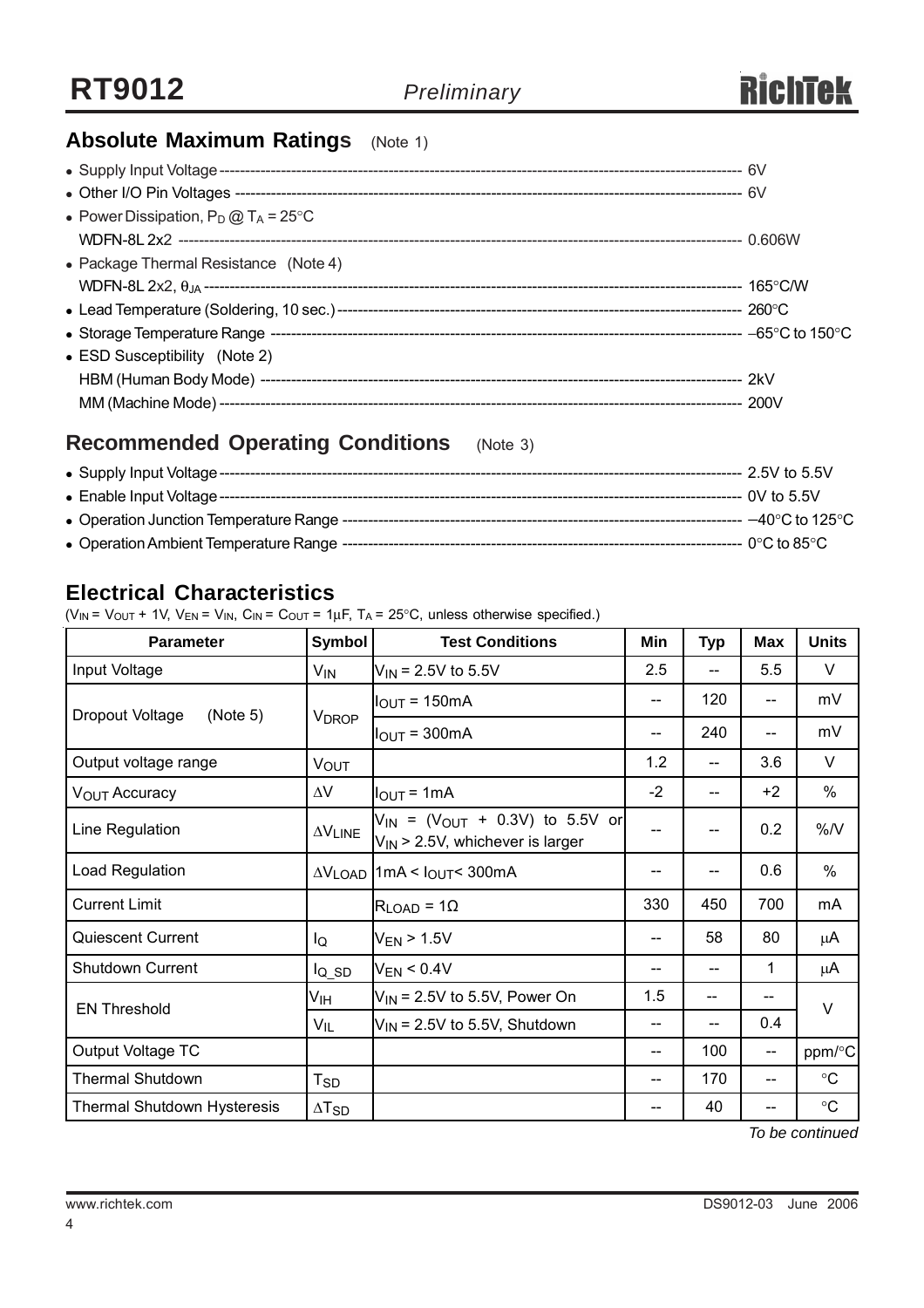| <b>Parameter</b>                  | Symbol                 | <b>Test Conditions</b>                                        | Min                                   | <b>Typ</b> | <b>Max</b> | <b>Units</b>  |  |  |
|-----------------------------------|------------------------|---------------------------------------------------------------|---------------------------------------|------------|------------|---------------|--|--|
|                                   |                        | $f = 100$ Hz                                                  | --                                    | 65         | --         | dB            |  |  |
| <b>PSRR</b><br>$I_{LOAD} = 10mA$  | <b>PSRR</b>            | $f = 1kHz$                                                    | $-$                                   | 60         | --         | dB            |  |  |
|                                   |                        | $f = 10k$ Hz                                                  | --                                    | 50         | --         | dB            |  |  |
|                                   |                        | $f = 100$ Hz                                                  | --                                    | 65         | --         | dB            |  |  |
| <b>PSRR</b><br>$I_{LOAD} = 150mA$ | <b>PSRR</b>            | $f = 1kHz$                                                    | $\hspace{0.05cm}$ – $\hspace{0.05cm}$ | 50         | --         | dB            |  |  |
|                                   |                        | $f = 10k$ Hz                                                  | $\hspace{0.05cm}$ – $\hspace{0.05cm}$ | 50         | --         | dB            |  |  |
| <b>Power Good</b>                 |                        |                                                               |                                       |            |            |               |  |  |
| <b>Reset Threshold</b>            | <b>V<sub>THL</sub></b> | Threshold, % of nominal<br>Low<br>V <sub>OUT2</sub> (Flag On) | 90                                    | --         | --         | $\%$          |  |  |
|                                   | $V$ THH                | High Threshold, % of nominal<br>$VOUT2$ (Flag Off)            | --                                    |            | 96         | $\frac{0}{0}$ |  |  |
| POR Output Logic Low Voltage      | VOL                    | $I_{LOW} = 250uA$                                             | --                                    | 0.02       | 0.1        | $\vee$        |  |  |
| POR Leakage Current               | <b>I</b> POR           | Flag Off                                                      | $-1$                                  | 0.01       | 1          | μA            |  |  |
| Set pin Current Source            |                        | $V_{\text{SET}} = 0$                                          | 0.60                                  | 1.25       | 1.70       | μA            |  |  |
| Set pin Threshold                 |                        | $POR = high$                                                  | --                                    | 1.4        |            | $\vee$        |  |  |

**Note 1.** Stresses listed as the above "Absolute Maximum Ratings" may cause permanent damage to the device. These are for stress ratings. Functional operation of the device at these or any other conditions beyond those indicated in the operational sections of the specifications is not implied. Exposure to absolute maximum rating conditions for extended periods may remain possibility to affect device reliability.

**Note 2.** Devices are ESD sensitive. Handling precaution recommended.

**Note 3.** The device is not guaranteed to function outside its operating conditions.

- **Note 4.** θ<sub>JA</sub> is measured in the natural convection at T<sub>A</sub> = 25°C on a low effective thermal conductivity test board of JEDEC 51-3 thermal measurement standard.
- Note 5. The dropout voltage is defined as V<sub>IN</sub> -V<sub>OUT</sub>, which is measured when V<sub>OUT</sub> is V<sub>OUT(NORMAL)</sub> 100mV.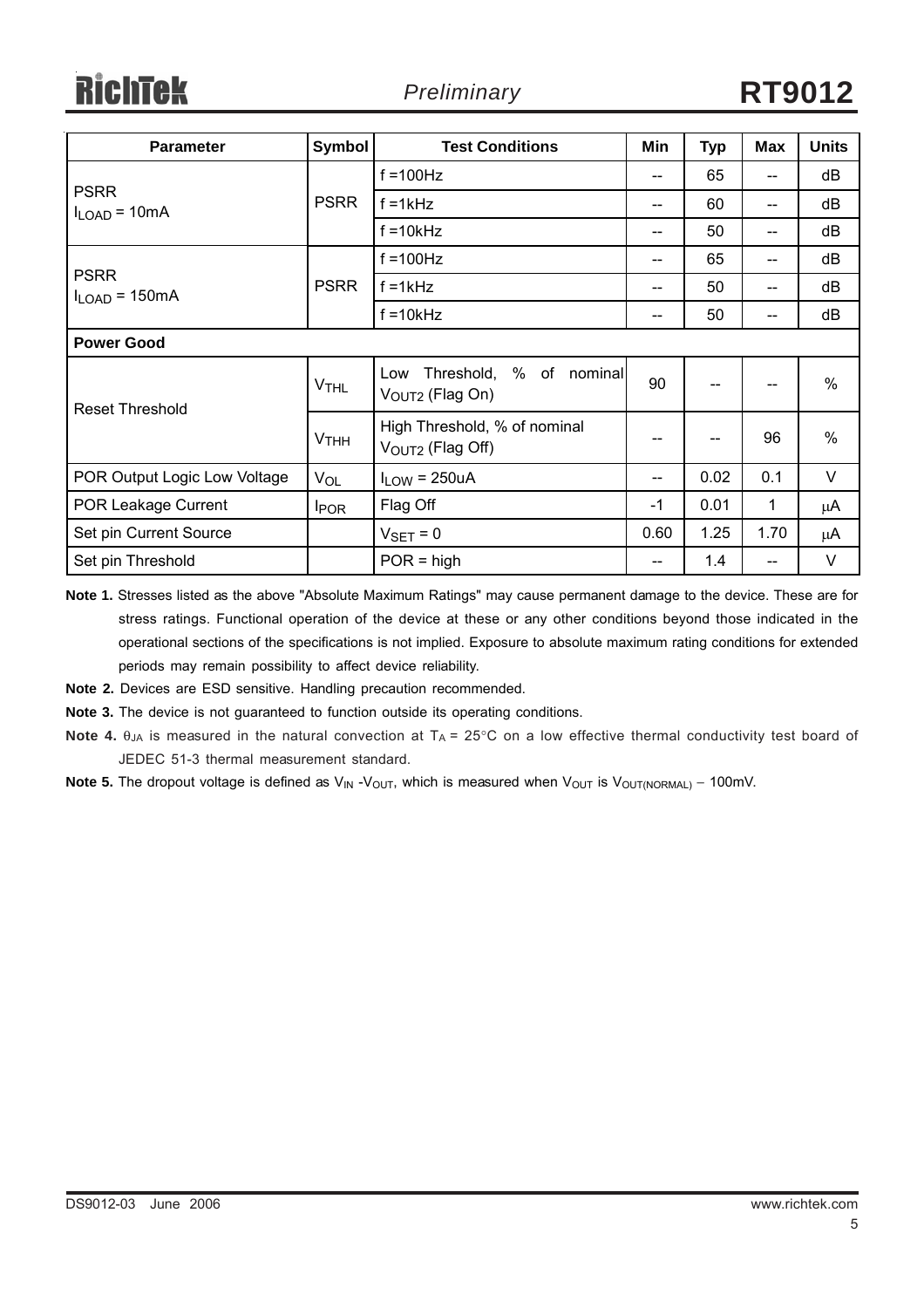### **Typical Operating Characteristics**











**Dropout Voltage vs. Load Current**



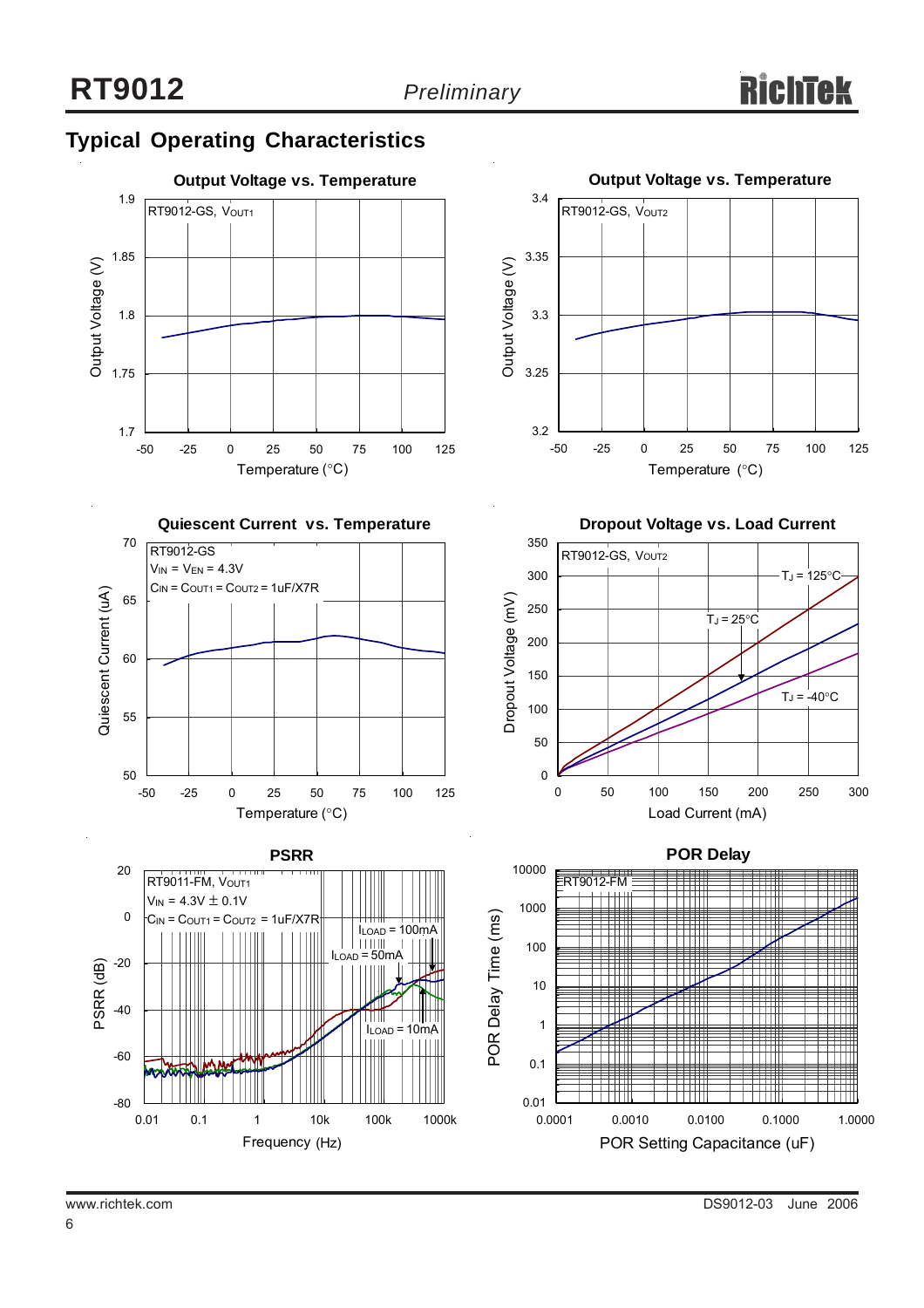# *Preliminary* **RT9012**













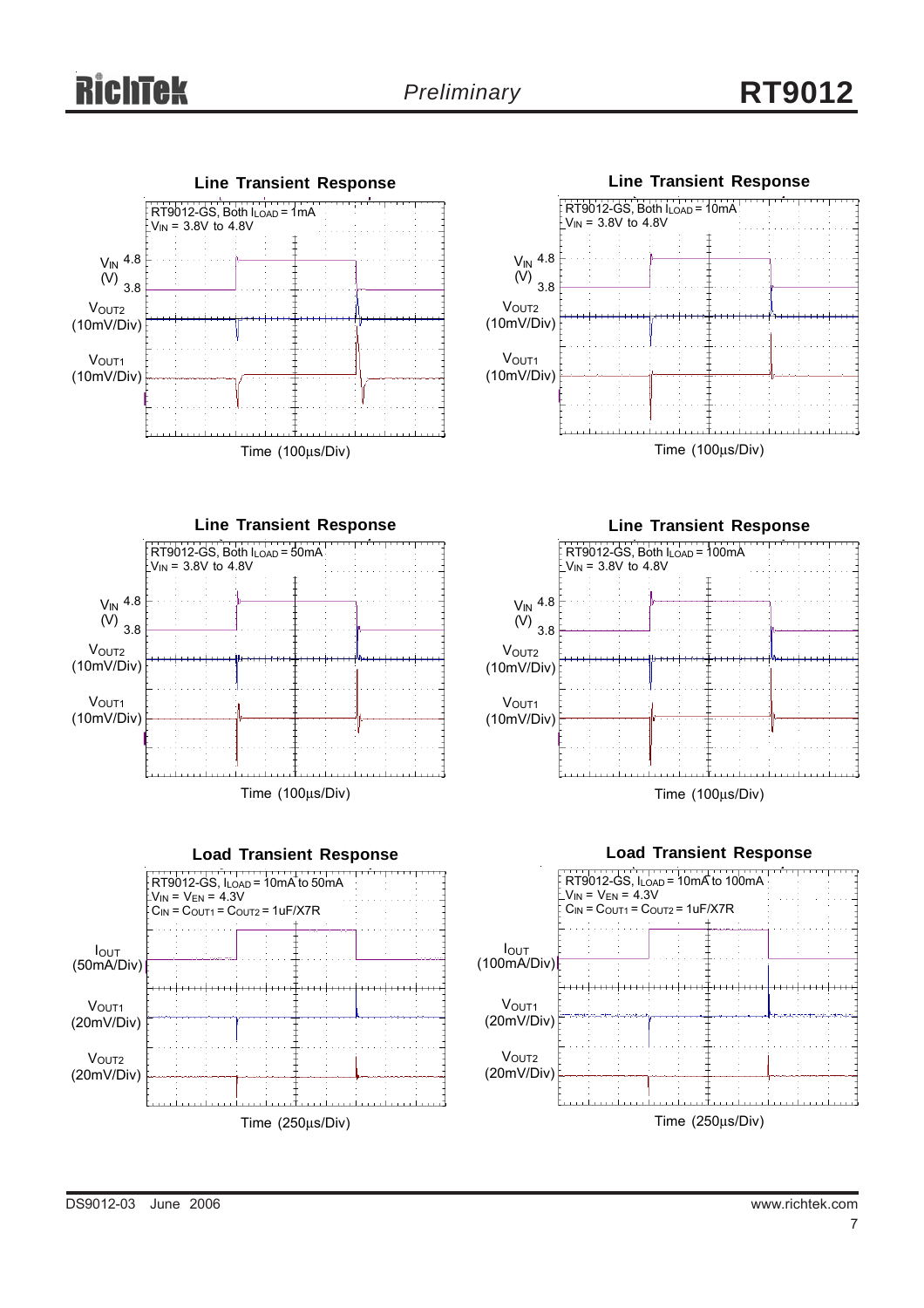

Time (10ms/Div) Noise ( -100 -200 -300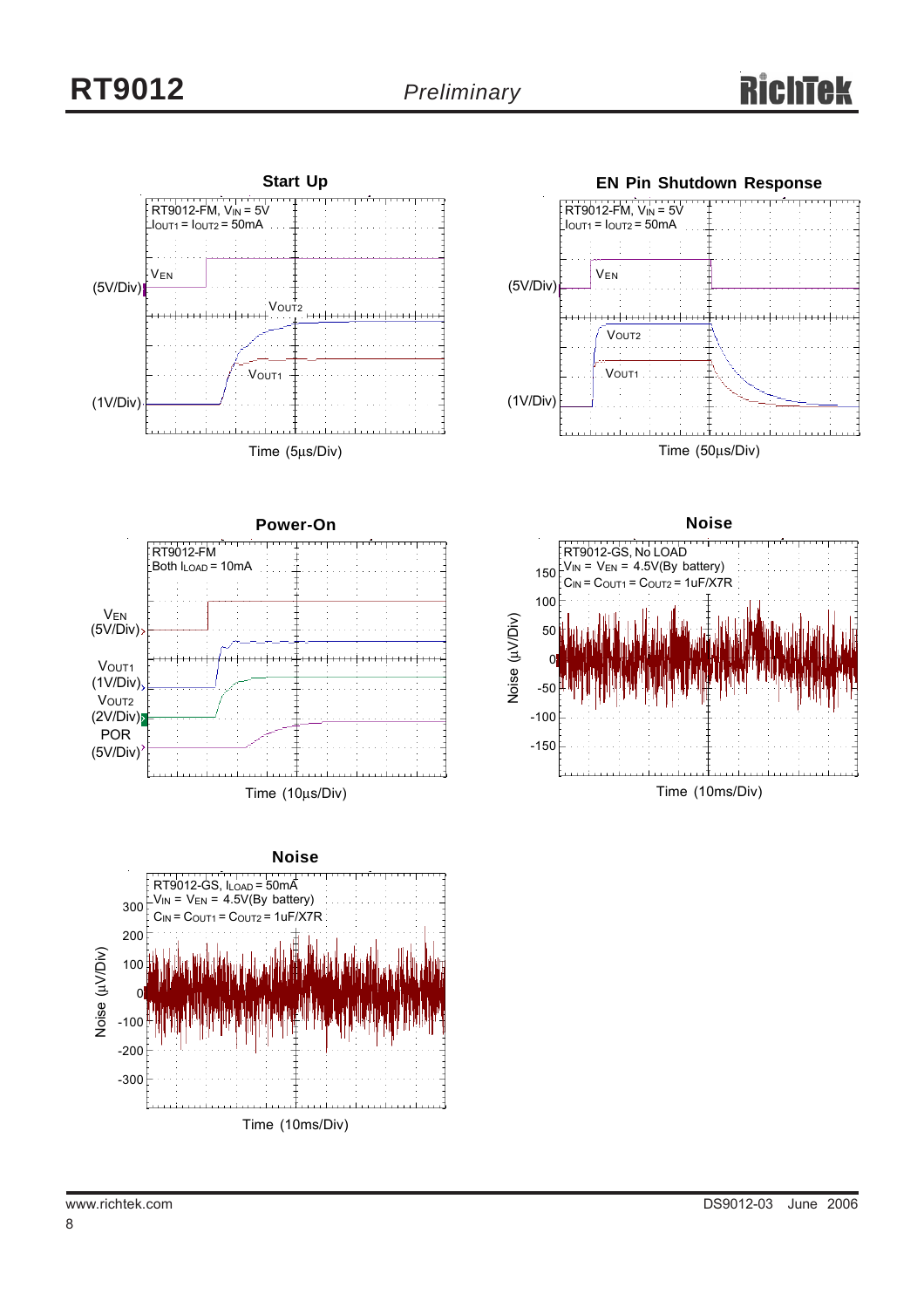### **Applications Information**

Like any low-dropout regulator, the external capacitors used with the RT9012 must be carefully selected for regulator stability and performance. Using a capacitor whose value is  $> 1\mu$ F on the RT9012 input and the amount of capacitance can be increased without limit. The input capacitor must be located a distance of not more than 0.5 inch from the input pin of the IC and returned to a clean analog ground. Any good quality ceramic or tantalum can be used for this capacitor. The capacitor with larger value and lower ESR (equivalent series resistance) provides better PSRR and line-transient response.

The output capacitor must meet both requirements for minimum amount of capacitance and ESR in all LDOs application. The RT9012 is designed specifically to work with low ESR ceramic output capacitor in space-saving and performance consideration. Using a ceramic capacitor whose value is at least  $1 \mu$ F with ESR is > 20m $\Omega$  on the RT9012 output ensures stability. The RT9012 still works well with output capacitor of other types due to the wide stable ESR range. Figure 1. shows the curves of allowable ESR range as a function of load current for various output capacitor values. Output capacitor of larger capacitance can reduce noise and improve load transient response, stability, and PSRR. The output capacitor should be located not more than 0.5 inch from the VOUT pin of the RT9012 and returned to a clean analog ground.



#### **Region of Stable COUT ESR vs. Load Current**

Figure 1. Stable Cout ESR Range

#### **Thermal Considerations**

Thermal protection limits power dissipation in RT9012. When the operation junction temperature exceeds 170°C, the OTP circuit starts the thermal shutdown function and turns the pass element off. The pass element turn on again after the junction temperature cools by 40°C. RT9012 lowers its OTP trip level from 170°C to 110°C when output short circuit occurs ( $V_{\text{OUT}}$  < 0.4V) as shown in Figure 2. It limits IC case temperature under 100°C and provides maximum safety to customer while output short circuit occurring.



#### Figure 2. Short Circuit Thermal Folded Back Protection when Output Short Circuit Occurs (Patent)

For continuous operation, do not exceed absolute maximum operation junction temperature 125°C. The power dissipation definition in device is :

$$
P_D = (V_{IN} - V_{OUT}) \times I_{OUT} + V_{IN} \times I_Q
$$

The maximum power dissipation depends on the thermal resistance of IC package, PCB layout, the rate of surroundings airflow and temperature difference between junction to ambient. The maximum power dissipation can be calculated by following formula :

 $P_{D(MAX)} = (T_{J(MAX)} - T_A) / \theta_{JA}$ 

Where  $T_{J(MAX)}$  is the maximum operation junction temperature 125 $\degree$ C, T<sub>A</sub> is the ambient temperature and the  $\theta_{JA}$  is the junction to ambient thermal resistance.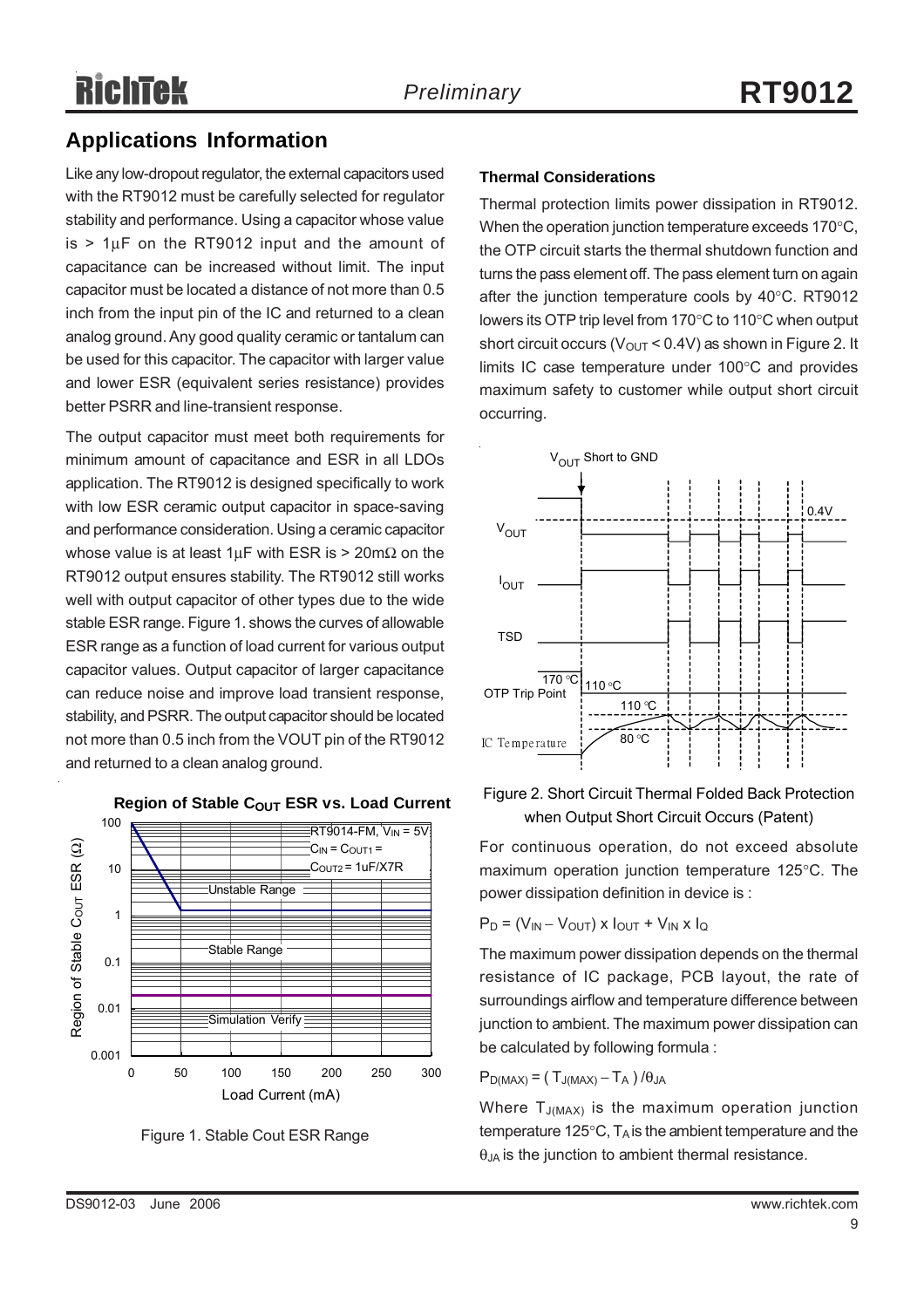For recommended operating conditions specification of RT9012, where  $T_{J(MAX)}$  is the maximum junction temperature of the die (125 $\degree$ C) and T<sub>A</sub> is the operated ambient temperature. The junction to ambient thermal resistance ( $θ_{JA}$  is layout dependent) for WDFN-8L 2x2 package is 108°C/W on the standard JEDEC 51-3 singlelayer thermal test board. The maximum power dissipation at  $T_A$  = 25°C can be calculated by following formula :

P<sub>D(MAX)</sub> = (  $125^{\circ}$ C –  $25^{\circ}$ C ) /  $108$  = 0.926W for WDFN-8L 2x2 packages

The maximum power dissipation depends on operating ambient temperature for fixed  $T_{J(MAX)}$  and thermal resistance  $θ_{JA}$ . For RT9012 packages, the Figure 3 of derating curves allows the designer to see the effect of rising ambient temperature on the maximum power allowed.



Figure 3. Derating Curves for RT9012 Packages